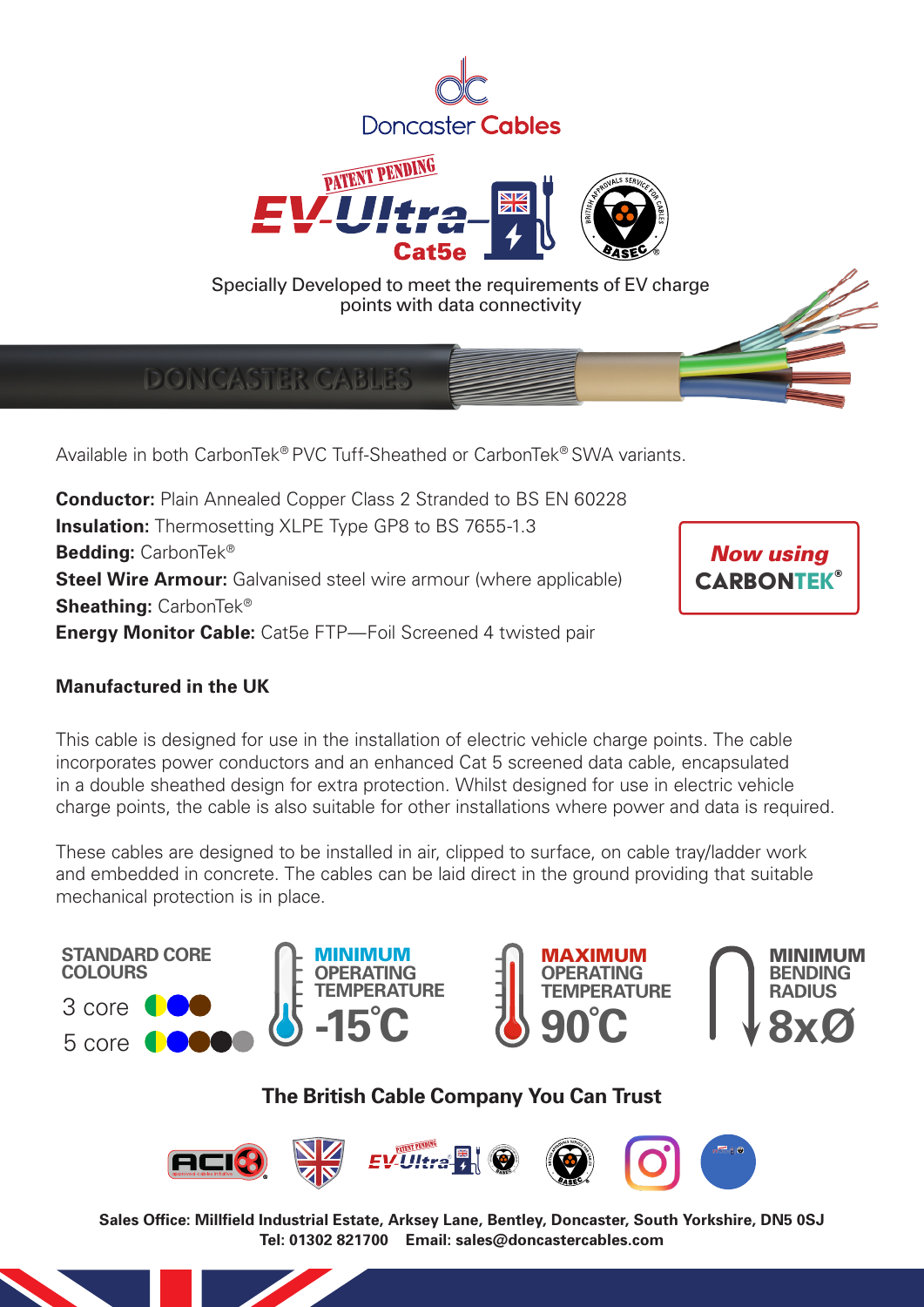



# DONCASTER CABLES

### **Dimensional Details:**

| <b>Product Code</b>  | <b>Number and</b><br>nominal CSA<br>of conductors | <b>Nominal</b><br>stranding<br>of conductor | <b>Nominal radial</b><br>thickness of<br>insulation | <b>Nominal</b><br>overall<br>diameter<br>of bedding | Galv.<br><b>Steel</b><br><b>Wire</b><br><b>Armour</b> | <b>Nominal</b><br>radial<br>thickness<br>of sheath | Approx.<br>overall<br>diameter | Approx.<br>weight |
|----------------------|---------------------------------------------------|---------------------------------------------|-----------------------------------------------------|-----------------------------------------------------|-------------------------------------------------------|----------------------------------------------------|--------------------------------|-------------------|
| EV-ULTRA3C4.0CAT5    | $3 \times 4.0$ mm <sup>2</sup><br>+ Cat5e FTP     | $7/0.85$ mm                                 | 0.7 <sub>mm</sub>                                   | 12.5mm                                              | N/A                                                   | 1.0 <sub>mm</sub>                                  | 14.8mm                         | 315kg/km          |
| EV-ULTRA3C4.0CAT5SWA | $3 \times 4.0$ mm <sup>2</sup><br>+ Cat5e FTP     | 7/0.85mm                                    | 0.7 <sub>mm</sub>                                   | 12.5mm                                              | 0.9 <sub>mm</sub>                                     | 1.0 <sub>mm</sub>                                  | 16.5mm                         | 510kg/km          |
| EV-ULTRA3C6.0CAT5    | $3 \times 6.0$ mm <sup>2</sup><br>+ Cat5e FTP     | 7/1.04mm                                    | 0.7 <sub>mm</sub>                                   | 13.6mm                                              | N/A                                                   | 1.0 <sub>mm</sub>                                  | 16.0mm                         | 410kg/km          |
| EV-ULTRA3C6.0CAT5SWA | $3 \times 6.0$ mm <sup>2</sup><br>+ Cat5e FTP     | 7/1.04mm                                    | 0.7 <sub>mm</sub>                                   | 13.6mm                                              | 1.25mm                                                | 1.0 <sub>mm</sub>                                  | 18.6mm                         | 700kg/km          |
| EV-ULTRA3C710CAT5    | $3 \times 10.0$ mm <sup>2</sup><br>+ Cat5e FTP    | $7/1.35$ mm                                 | 0.7 <sub>mm</sub>                                   | 15.0mm                                              | N/A                                                   | 1.0 <sub>mm</sub>                                  | 17.6mm                         | 492kg/km          |
| EV-ULTRA3C710CAT5SWA | $3 \times 10.0$ mm <sup>2</sup><br>+ Cat5e FTP    | $7/1.35$ mm                                 | 0.7 <sub>mm</sub>                                   | 15.0mm                                              | 1.25mm                                                | 1.0 <sub>mm</sub>                                  | 20.2mm                         | 835kg/km          |
| EV-ULTRA3C716CAT5    | $3 \times 16.0$ mm <sup>2</sup><br>+ Cat5e FTP    | $7/1.70$ mm                                 | 0.7 <sub>mm</sub>                                   | 17.4mm                                              | N/A                                                   | 1.0 <sub>mm</sub>                                  | 20.0mm                         | 715kg/km          |
| EV-ULTRA3C716CAT5SWA | $3 \times 16.0$ mm <sup>2</sup><br>+ Cat5e FTP    | $7/1.70$ mm                                 | 0.7 <sub>mm</sub>                                   | 17.4mm                                              | 1.25mm                                                | 1.0 <sub>mm</sub>                                  | 22.5mm                         | 1094kg/km         |
| EV-ULTRA5C6.0CAT5    | $5 \times 6.0$ mm <sup>2</sup><br>+ Cat5e FTP     | $7/1.04$ mm                                 | 0.7 <sub>mm</sub>                                   | 15.5mm                                              | N/A                                                   | 1.0 <sub>mm</sub>                                  | 17.9mm                         | 500kg/km          |
| EV-ULTRA5C6.0CAT5SWA | $5 \times 6.0$ mm <sup>2</sup><br>+ Cat5e FTP     | $7/1.04$ mm                                 | 0.7 <sub>mm</sub>                                   | 15.5mm                                              | 1.25mm                                                | 1.0 <sub>mm</sub>                                  | 20.5 <sub>mm</sub>             | 836kg/km          |
| EV-ULTRA5C710CAT5    | $5 \times 10.0$ mm <sup>2</sup><br>+ Cat5e FTP    | $7/1.35$ mm                                 | 0.7 <sub>mm</sub>                                   | 18.4mm                                              | N/A                                                   | 1.0 <sub>mm</sub>                                  | 19.8mm                         | 709kg/km          |
| EV-ULTRA5C710CAT5SWA | $5 \times 10.0$ mm <sup>2</sup><br>+ Cat5e FTP    | $7/1.35$ mm                                 | 0.7 <sub>mm</sub>                                   | 18.4mm                                              | 1.25mm                                                | 1.0 <sub>mm</sub>                                  | 23.4mm                         | 1083kg/km         |
| EV-ULTRA5C716CAT5SWA | $5 \times 16.0$ mm <sup>2</sup><br>+ Cat5e FTP    | $7/1.70$ mm                                 | 0.7 <sub>mm</sub>                                   | 21.7mm                                              | 1.25mm                                                | 1.0 <sub>mm</sub>                                  | 27.7mm                         | 1770kg/km         |

Weight and dimensional information is provided as an approximate guide only.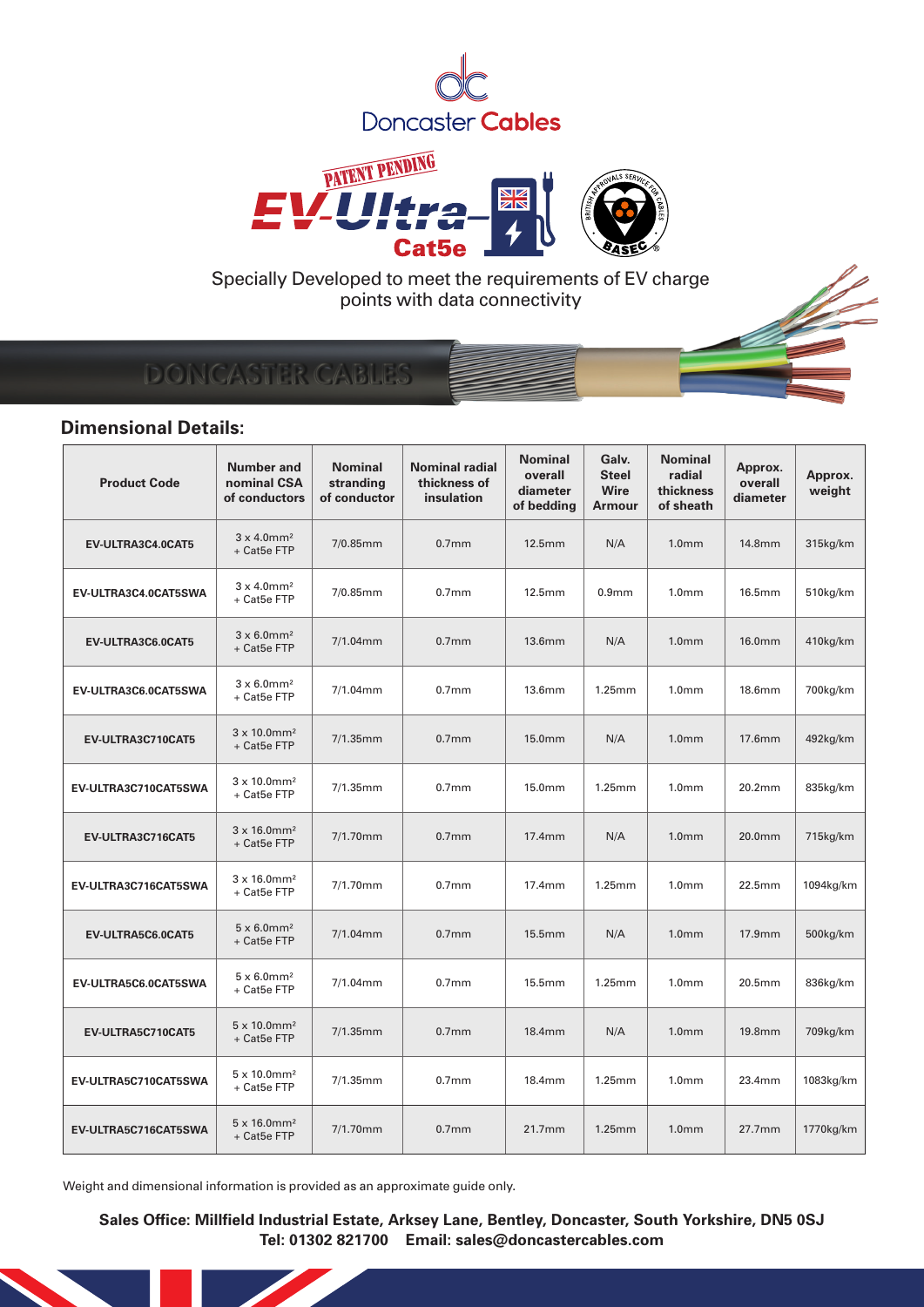



## **DONCASTER CABLES**

### **Electrical Properties:**

|                                   | <b>Single Phase</b>   |                       |                        |                        |  |  |
|-----------------------------------|-----------------------|-----------------------|------------------------|------------------------|--|--|
|                                   | $4.0$ mm <sup>2</sup> | $6.0$ mm <sup>2</sup> | $10.0$ mm <sup>2</sup> | $16.0$ mm <sup>2</sup> |  |  |
| <b>Maximum current rating (A)</b> | 45                    | 58                    | 80                     | 107                    |  |  |
| Voltage drop (mV/A/m)             | 12                    | 7.9                   | 4.7                    | 2.9                    |  |  |

|                            | 3 Phase               |                        |  |  |
|----------------------------|-----------------------|------------------------|--|--|
|                            | $6.0$ mm <sup>2</sup> | $10.0$ mm <sup>2</sup> |  |  |
| Maximum current rating (A) | 52                    | 71                     |  |  |
| Voltage drop (mV/A/m)      | 6.8                   | 4.0                    |  |  |

Current carrying capacities based on ambient temperature of 30°C and conductor operating temperature of 90°C. Refer to BS7671 for further details including grouping factors and ambient temperatures other than 30°C

#### **Features and Benefits**

- Power and data combined in one cable
- Less storage space required
- Fasier to handle
- Easier to route through walls and buildings
- Saves installation time
- Gives a cleaner, neater looking installation